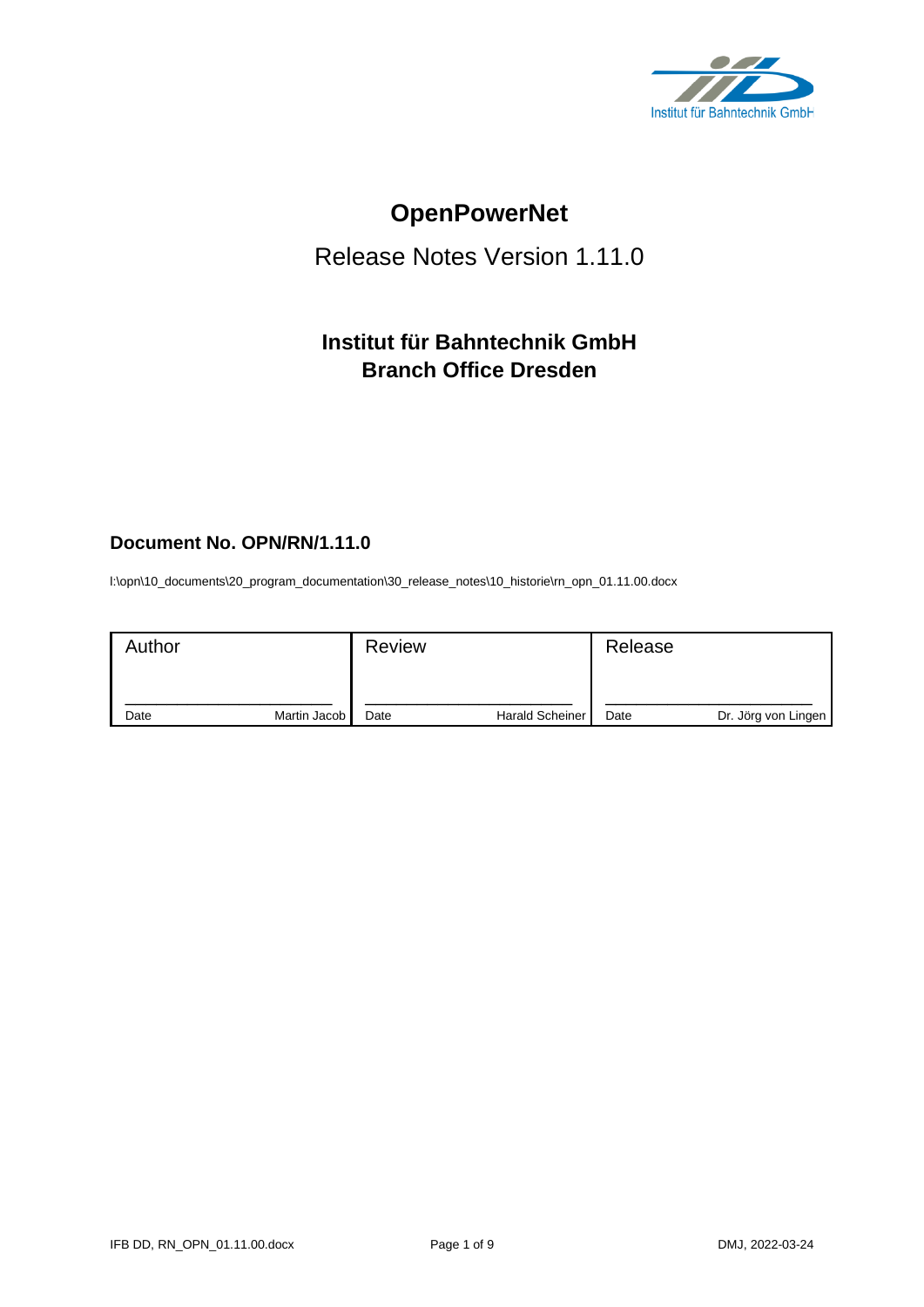# **1 Introduction**

#### **1.1 Overview**

The purpose of this document is to describe the changes and the status of OpenPowerNet version 1.11.0. The document contains:

- o List of delivered files on DVD,
- o Description of the main functionality,
- o Any restrictions known,
- o List of corresponding documentation and
- o Known issues.

#### **1.2 Configuration**

See document Installation Instruction version 1.11.0 for required third-party software versions.

#### **1.3 Acronyms and abbreviations**

The following abbreviations are used within this document.

| <b>Abbreviation</b> | <b>Description</b>                |
|---------------------|-----------------------------------|
| 2AC                 | 2 Phase AC                        |
| <b>AC</b>           | <b>Alternating Current</b>        |
| <b>ATM</b>          | <b>Advance Train Module</b>       |
| <b>DC</b>           | <b>Direct Current</b>             |
| <b>DVD</b>          | <b>Digital Versatile Disk</b>     |
| <b>EFE</b>          | <b>Engine File Editor</b>         |
| <b>GUI</b>          | <b>Graphical User Interface</b>   |
| <b>NMMV</b>         | Network Model Microscopic Viewer  |
| <b>OCS</b>          | <b>Overhead Catenary System</b>   |
| <b>ODBC</b>         | <b>Open Database Connectivity</b> |
| <b>OPN</b>          | <b>OpenPowerNet</b>               |
| <b>OT</b>           | OpenTrack                         |
| <b>PDF</b>          | <b>Portable Document Format</b>   |
| <b>PSC</b>          | <b>Power Supply Calculation</b>   |
| SoC                 | State of Charge                   |
| <b>VLD</b>          | <b>Voltage Limiting Device</b>    |
| <b>XML</b>          | Extensible Markup Language        |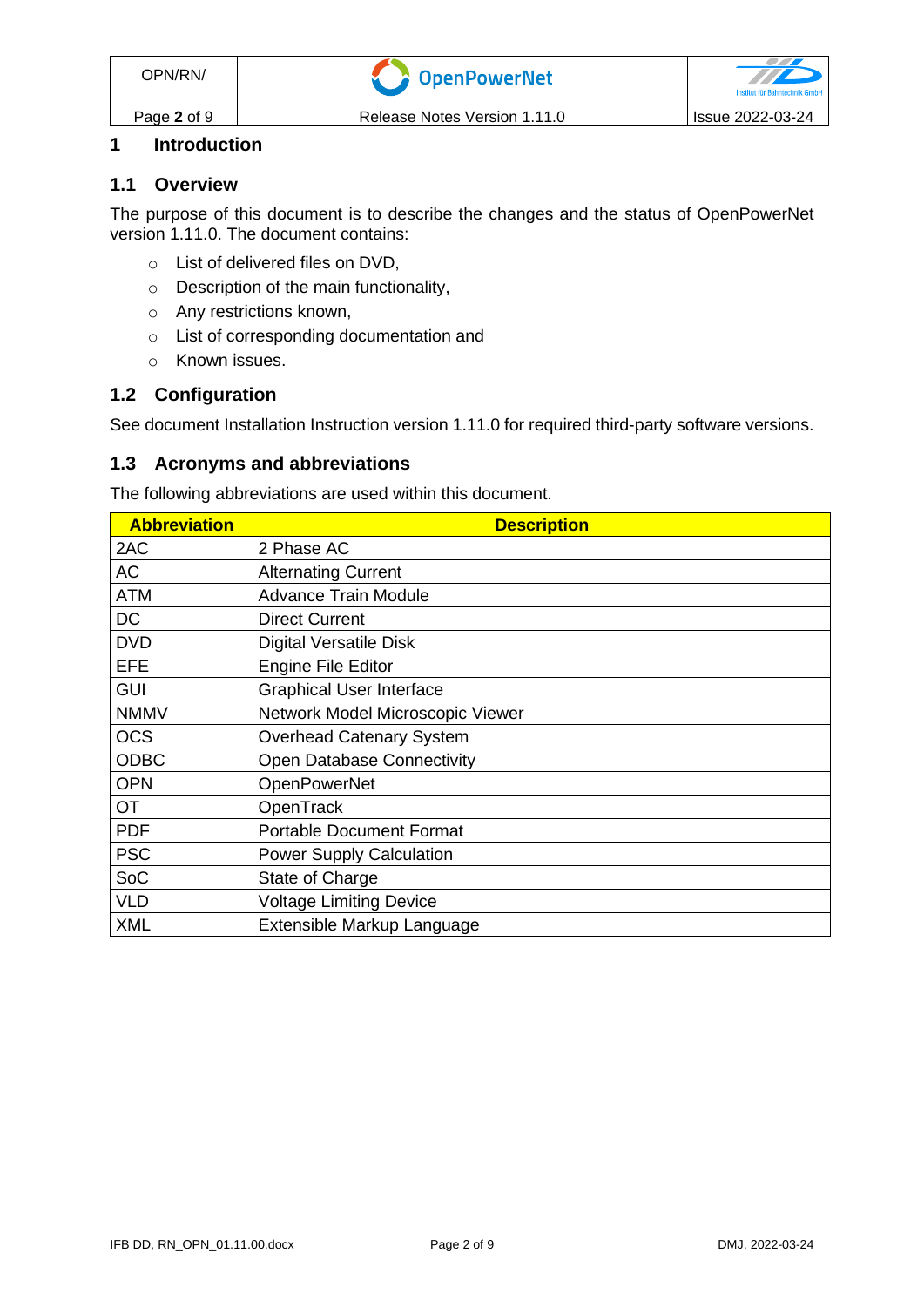| OPN/RN/                       | <b>COPENDENT COPENDENT</b>   | Institut für Bahntechnik GmbH |  |  |
|-------------------------------|------------------------------|-------------------------------|--|--|
| Page 3 of 9                   | Release Notes Version 1.11.0 | Issue 2022-03-24              |  |  |
| List of files on DVD delivery |                              |                               |  |  |

#### **2 List of files on DVD delivery**

OPN InstallationInstruction 1.11.0.pdf OPN\_ModellingCheckList\_1.11.0.pdf OPN\_ReleaseNotes\_1.11.0.pdf OPN\_UserManual\_1.11.0.pdf OpenPowerNet\my.ini OpenPowerNet\createUser.bat OpenPowerNet\OpenPowerNet-1.11.0.zip OpenTrack\OpenTrack.V\_1.10.4.2021-12-28.Ac58pL.zip ThirdPartyPrograms\ required by OpenPowerNet, see Installation Instructions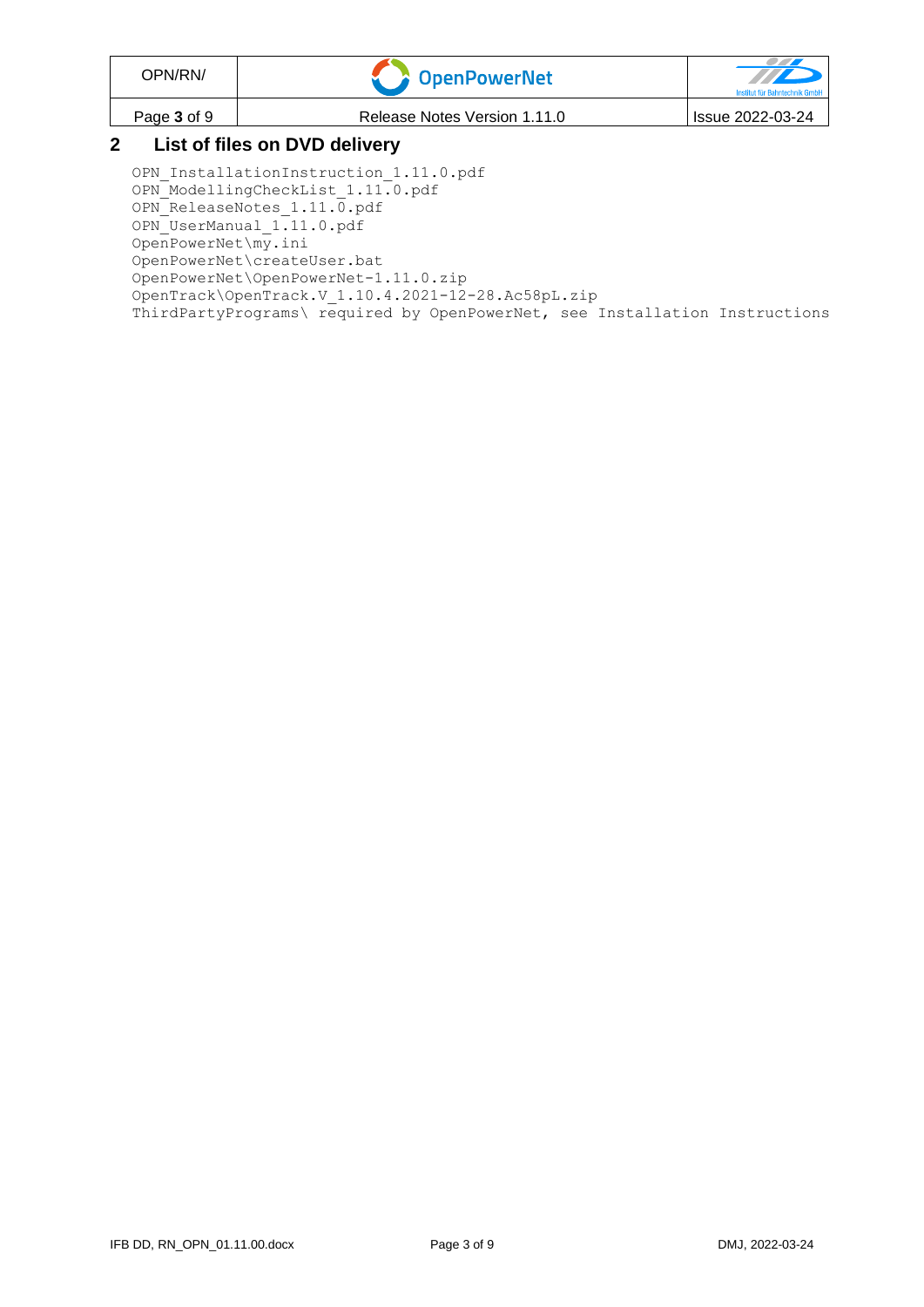| OPN/RN/     | OpenPowerNet                 |                  |
|-------------|------------------------------|------------------|
| Page 4 of 9 | Release Notes Version 1.11.0 | Issue 2022-03-24 |

# **3 Main functionality**

OpenPowerNet version 1.11.0 has the following main functionality:

- Calculation of AC, 2AC and DC power supply system,
- Calculation of magnetic coupling of conductors is done internally,
- Possible electrical network configurations include, but are not limited to:
	- o Highspeed railway,
	- o Freight railway,
	- $\circ$  Metro systems with OCS or 3<sup>rd</sup>/4<sup>th</sup> rail,
	- o Monorail systems,
	- o Tram networks,
	- o Trolleybus networks,
	- o Battery buses with charging station.
- AC / 2AC power supply models:
	- o Transformer,
	- o Static Frequency Converter (SFC),
	- o Auto transformer,
	- o Booster transformer,
- DC power supply models:
	- o Rectifier/Inverter,
	- $\circ$  Stationary energy storage for stabilisation of line voltage and energy saving,
	- o Voltage limiting device model to limit the touch voltage,
- Calculation of tractive effort with retroactive effect to the railway operation simulator OpenTrack,
- Consideration of regenerative braking,
- Consideration of tractive and braking current limitation,
- Consideration of power factor at vehicle pantograph,
- Calculation of electrical engines with single or multiple propulsion systems,
- Division of power consumption for multiple train operating companies,
- Evaluation of engine energy storage charging from regenerative braking and/or catenary,
- Evaluation of catenary-free operation,
- Consideration of coasting behaviour of the courses,
- Consideration of changing train mass at station stops,
- Calculation of short circuit currents,
- Quick evaluation of network structure using constant current engine model,
- Visualisation of results using prepared Excel-Files and
- Visualisation of results using the automated analysis of the Analysis Tool generating Excel and PDF files for:
	- o Minimum pantograph voltage,
	- o Maximum touch voltage,
	- o Maximum leakage current,
	- o Substation: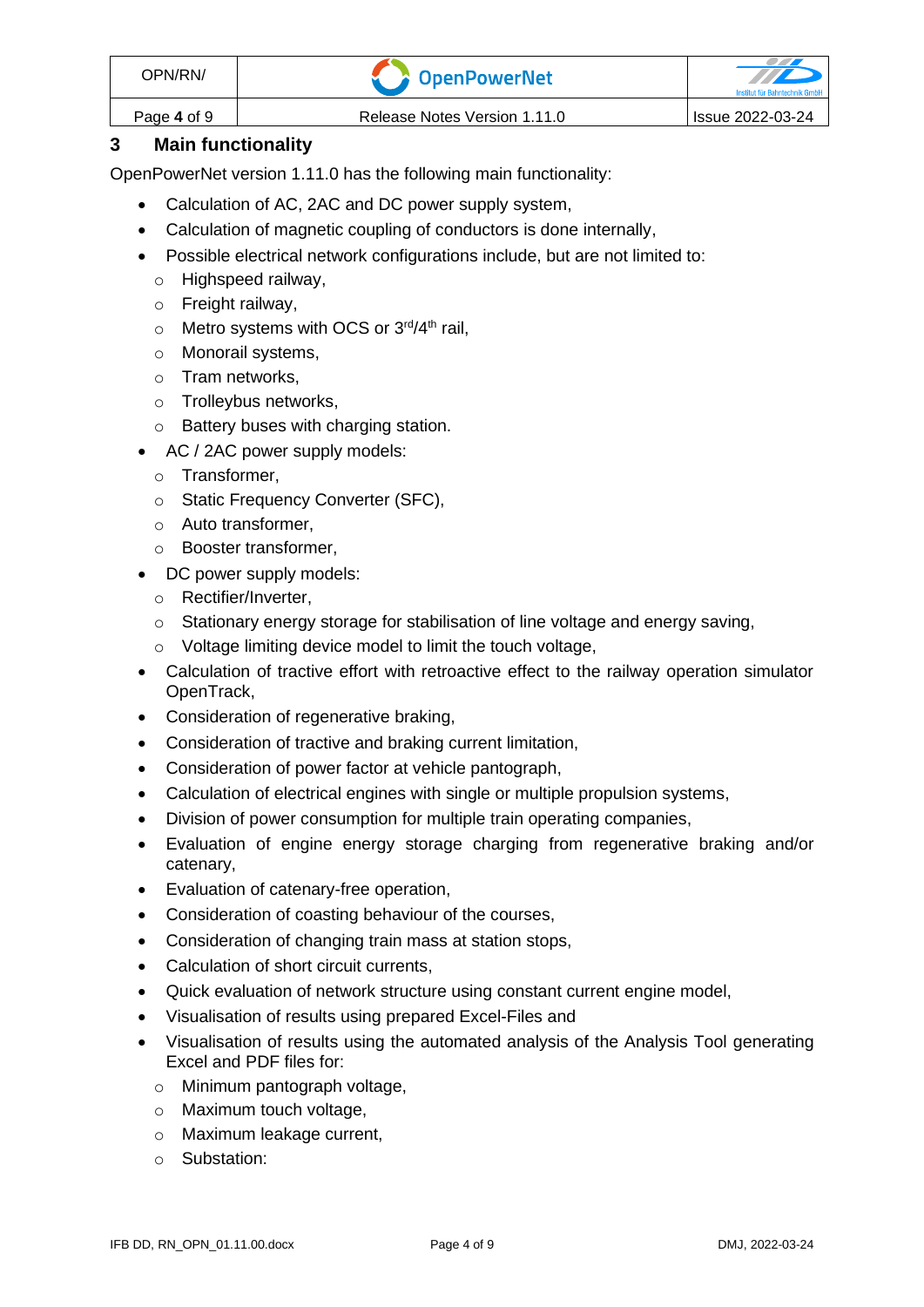| OPN/RN/     | OpenPowerNet                                 | TIP<br>Institut für Bahntechnik GmbH |
|-------------|----------------------------------------------|--------------------------------------|
| Page 5 of 9 | Release Notes Version 1.11.0                 | Issue 2022-03-24                     |
|             | Feeder current versus time and as $TRLPC1$ , |                                      |

- <span id="page-4-0"></span>■ Busbar voltage versus time,
- Power (P,Q,S) versus time and as TRLPC for input, output and total (per substation and total of all substations of a network),
- Power factor versus time,
- o Magnetic Field as flux density (B-field) and field strength (H-field),
- $\circ$  [C](#page-4-0)onductor and connector current versus time and as TRLPC<sup>1</sup>,
- $\circ$  Voltage versus time and as TRLPC<sup>[1](#page-4-0)</sup>,
- o Energy overview,
- o Vehicle specific charts,
- o Vehicle specific overview

<sup>1</sup> The **T**ime-**R**ated **L**oad **P**eriods **C**urve (TRLPC) shows the maximum or minimum of a set of varying window-size averages where the window time duration is defined by the x-axis value.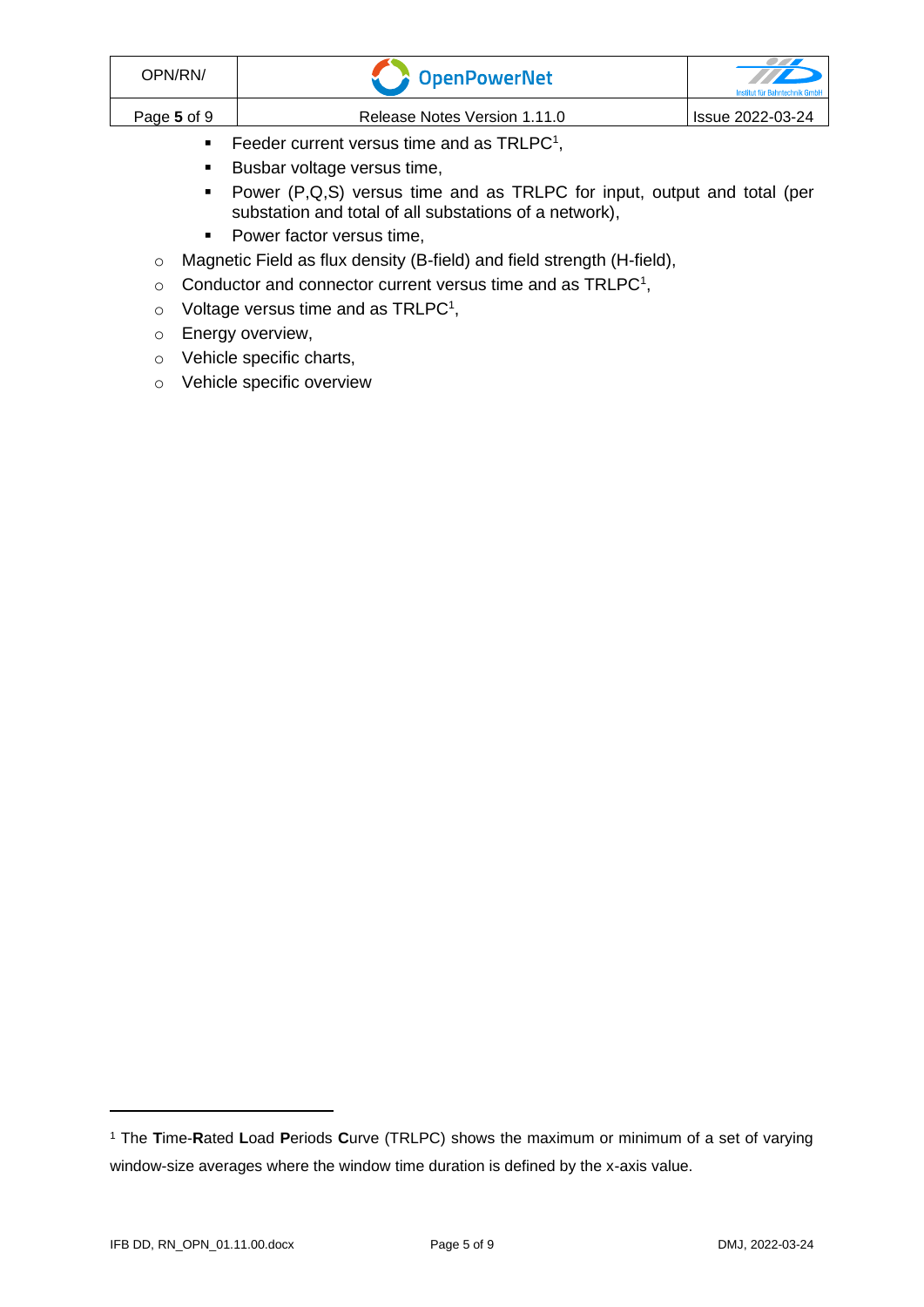| OPN/RN/     | <b>Component Proper</b>      | Institut für Bahntechnik GmbH |
|-------------|------------------------------|-------------------------------|
| Page 6 of 9 | Release Notes Version 1.11.0 | <b>Issue 2022-03-24</b>       |

#### **4 Changes**

#### **4.1 Version 1.11.0 vs. 1.10.01**

#### **4.1.1 New Features**

- Simulation Suite
	- o The Simulation Suite allows the user to define multiple simulation scenarios including analysis and execute those scenarios automatically one after the other.
	- o The Simulation Suite handles OpenTrack as well as all processes of OpenPowerNet. After the batch run has finished, all analysis output is available for evaluation.

| O runtime-opn-product - Tutorial/Automation-Config.sims - OpenPowerNet              |                                                                                                                  |                                                                                                                                                                       |                                       |                                        | $\Box$<br>$\times$ |  |
|-------------------------------------------------------------------------------------|------------------------------------------------------------------------------------------------------------------|-----------------------------------------------------------------------------------------------------------------------------------------------------------------------|---------------------------------------|----------------------------------------|--------------------|--|
|                                                                                     | File Edit Navigate Search Project OpenPowerNet Window Help                                                       |                                                                                                                                                                       |                                       |                                        |                    |  |
| B. 2009:40:0 → - > ■ 3 4 4 4 3 8   K - 9 2:0 - 0 - 14                               |                                                                                                                  |                                                                                                                                                                       |                                       |                                        | ■                  |  |
| Project Explorer &                                                                  | 日\$了8 = □   →→ *Automation-Config.sims 23                                                                        |                                                                                                                                                                       |                                       |                                        | $=$ $F$            |  |
| $\vee$ $\overrightarrow{E}$ Tutorial                                                |                                                                                                                  |                                                                                                                                                                       |                                       |                                        |                    |  |
| $\vee$ $\implies$ 01 AC Network                                                     | Н                                                                                                                | <b>Scenarios are locked!</b> Reset status Remake all scenario directories                                                                                             | Remake changed scenario directories   |                                        |                    |  |
| > C OPNData                                                                         |                                                                                                                  |                                                                                                                                                                       |                                       |                                        |                    |  |
| <b>CD-</b> OPNOutput                                                                | Scenario                                                                                                         | <b>Status</b>                                                                                                                                                         |                                       | Comment                                |                    |  |
| > <b>C</b> OTData                                                                   | CITIDI≣<br>$\Box \nabla$ All scenarios                                                                           |                                                                                                                                                                       |                                       |                                        |                    |  |
| > © OTD ocuments                                                                    | V Tutorial-01.03.01- V   T   O   ■                                                                               | <b>FINISHED_OK</b>                                                                                                                                                    |                                       | Scenario finished.                     |                    |  |
| $\geq$ $\geq$ 02 Booster                                                            | V Tutorial-01.03.02- V   T   O                                                                                   | <b>FINISHED_OK</b>                                                                                                                                                    |                                       | Scenario finished.                     |                    |  |
| > 2AC_Network                                                                       | V Tutorial-01.03.02- V T   O                                                                                     | <b>FINISHED_OK</b>                                                                                                                                                    |                                       | Scenario finished.                     |                    |  |
| > 2 04 DC_Network                                                                   | V Tutorial-01.03.03- C   T   ■                                                                                   | <b>RUNNING</b>                                                                                                                                                        |                                       | Running simulation                     |                    |  |
| $\geq$ 05 Storage                                                                   | $\triangledown$ Tutorial-01.03.04- $\bigcirc$ $\blacksquare$ $\blacksquare$                                      | <b>RUN SCHEDULED</b>                                                                                                                                                  |                                       | Run scheduled.                         |                    |  |
| $\geq$ $\geq$ 06 VLD                                                                |                                                                                                                  |                                                                                                                                                                       |                                       |                                        |                    |  |
| > 2 07_Engine_Model                                                                 | V Tutorial-02.03.01- C   T   ■                                                                                   | <b>RUN SCHEDULED</b>                                                                                                                                                  |                                       | Run scheduled.                         |                    |  |
| > 2 08 Network Model                                                                | $\triangledown$ Tutorial-03.03.01- $\subset$ $\mid$ $\mid$ $\mid$ $\mid$ $\mid$                                  | <b>RUN SCHEDULED</b>                                                                                                                                                  |                                       | Run scheduled.                         |                    |  |
| $\vee$ $\rightarrow$ SimulationSuite                                                | V Tutorial-03.03.02- C   T   ▶   ■                                                                               | <b>RUN_SCHEDULED</b>                                                                                                                                                  |                                       | Run scheduled.                         |                    |  |
| $\vee$ $\rightarrow$ Scenarios                                                      | $\triangledown$ Tutorial-03.03.03 $\bigcirc$ $\blacksquare$ $\blacksquare$                                       | <b>RUN_SCHEDULED</b>                                                                                                                                                  |                                       | Run scheduled.                         |                    |  |
| V & Tutorial-01.03.01-AC                                                            | V Tutorial-03.03.03 C   T   ■                                                                                    | <b>RUN_SCHEDULED</b>                                                                                                                                                  |                                       | Run scheduled.                         |                    |  |
| $\vee \triangleright$ OPN                                                           | <b>▽ Tutorial-03.03.04- C   T   ▶   ■</b>                                                                        | RUN_SCHEDULED                                                                                                                                                         |                                       | Run scheduled.                         |                    |  |
| > 2 Data                                                                            | $\vee$ Tutorial-04.03.01- $\Box$ $\Box$ $\Box$                                                                   | <b>RUN_SCHEDULED</b>                                                                                                                                                  |                                       | Run scheduled.                         |                    |  |
| $\vee \rightarrow$ Output                                                           | <b>▽ Tutorial-04.03.02- C T      </b>                                                                            | <b>RUN SCHEDULED</b>                                                                                                                                                  |                                       | Run scheduled.                         |                    |  |
| $\vee$ $\rightarrow$ Analysis 1.3.1                                                 | V Tutorial-04.03.03- C   T   ▶   ■                                                                               | <b>RUN SCHEDULED</b>                                                                                                                                                  |                                       | Run scheduled.                         |                    |  |
| $\triangleright$ $\triangleright$ Corridors                                         | <b>▽ Tutorial-04.03.04- C   T   D   ■</b>                                                                        | <b>RUN SCHEDULED</b>                                                                                                                                                  |                                       | Run scheduled.                         |                    |  |
| $\vee$ $\triangleright$ Networks                                                    | $\vee$ Tutorial-05.03-St $\Box$ $\Box$ $\Box$                                                                    |                                                                                                                                                                       |                                       | Run scheduled.                         |                    |  |
| $\vee \triangleright$ A-C                                                           |                                                                                                                  | <b>RUN_SCHEDULED</b>                                                                                                                                                  |                                       |                                        |                    |  |
| > Energy                                                                            | $\triangledown$ Tutorial-05.03-St $\bigcirc$ $\top$ $\blacktriangleright$ $\blacksquare$                         | <b>RUN SCHEDULED</b>                                                                                                                                                  |                                       | Run scheduled.                         |                    |  |
| $\vee$ $\rightarrow$ InlineVoltage                                                  | $\vee$ Tutorial-05.03-St $\bigcap$ $\bigcap$ $\bigcap$ $\bigcap$                                                 | <b>RUN SCHEDULED</b>                                                                                                                                                  |                                       | Run scheduled.                         |                    |  |
| A 001_U_Cond_t_A_0                                                                  | $\triangledown$ Tutorial-06.03.01- $\bigcirc$ $\bigcap$ $\bigtriangledown$ $\bigtriangledown$ $\bigtriangledown$ | <b>RUN SCHEDULED</b>                                                                                                                                                  |                                       | Run scheduled.                         |                    |  |
| <b>B= 001_U_Cond_t_A_0</b>                                                          | Control OpenTrack Batch Co-Simulation Run Control                                                                |                                                                                                                                                                       |                                       |                                        |                    |  |
| $\geq$ $\triangleright$ Lines                                                       |                                                                                                                  |                                                                                                                                                                       |                                       |                                        |                    |  |
| $\geq$ Substations                                                                  | Console 23 El Properties 9 Error Log                                                                             |                                                                                                                                                                       | <b>B. M. B. H. H. D. - D.</b> - P. D. | <b>ER Progress 83</b>                  | $= 5$              |  |
| OPNA log Tutorial-220309-                                                           | <b>OPN</b>                                                                                                       |                                                                                                                                                                       |                                       | RUN Tutorial-01.03.03-AC               |                    |  |
| Analysis 1.3.1.sel                                                                  |                                                                                                                  | [11:04:23.920] Tutorial-01.03.03-AC [OpenPowerNet Core] time: 01 01:12:27.0                                                                                           |                                       |                                        | Ξ                  |  |
| R Project-File 1.3.1.xml<br>$\vee \triangleright 0$ T                               |                                                                                                                  | $[11:04:23.920]$ Tutorial-01.03.03-AC [OpenPowerNet Core] iterations = 2                                                                                              |                                       |                                        |                    |  |
| > © OTData                                                                          |                                                                                                                  | [11:04:23.920] Tutorial-01.03.03-AC [OpenPowerNet Core] wrote 1 engine data to database                                                                               |                                       | RUN Tutorial-01.03.04-AC (Waiting)     | Ξ                  |  |
| > © OTDocuments                                                                     | [11:04:23.932] Tutorial-01.03.03-AC [OpenPowerNet Core]                                                          | [11:04:23.920] Tutorial-01.03.03-AC [OpenPowerNet Core] [0.004 s]                                                                                                     |                                       |                                        |                    |  |
| > 2 Output                                                                          | [11:04:23.932] Tutorial-01.03.03-AC [OpenPowerNet Core]                                                          |                                                                                                                                                                       |                                       | RUN Tutorial-02.03.01-BT (Waiting)     |                    |  |
| OT_Preferences-1.3.1.txt                                                            | [11:04:23.932] Tutorial-01.03.03-AC                                                                              | [OpenPowerNet Core]<br>time: 01 01:12:28.0                                                                                                                            |                                       |                                        |                    |  |
| debug.log                                                                           | [11:04:23.932] Tutorial-01.03.03-AC                                                                              | [OpenPowerNet Core] iterations = 2                                                                                                                                    |                                       | RUN Tutorial-03.03.01-2AC (Waiting)    |                    |  |
| scenario.log                                                                        |                                                                                                                  | [11:04:23.943] Tutorial-01.03.03-AC [OpenPowerNet Core] wrote 1 engine data to database<br>[11:04:23.943] Tutorial-01.03.03-AC [OpenPowerNet Core] [0.004 s]          |                                       |                                        |                    |  |
| > 2 Tutorial-01.03.02-AC-no TSS 80                                                  | [11:04:23.954] Tutorial-01.03.03-AC [OpenPowerNet Core]                                                          |                                                                                                                                                                       |                                       |                                        |                    |  |
| > 20 Tutorial-01.03.02-AC-with TSS 80                                               | [11:04:23.954] Tutorial-01.03.03-AC                                                                              | [OpenPowerNet Core]                                                                                                                                                   |                                       | RUN Tutorial-03.03.02-2AC (Waiting)    | $\square$          |  |
| > @ Tutorial-01.03.03-AC                                                            |                                                                                                                  | [11:04:23.954] Tutorial-01.03.03-AC [OpenPowerNet Core] time: 01 01:12:29.0                                                                                           |                                       |                                        |                    |  |
| > 2 Tutorial-01.03.04-AC                                                            |                                                                                                                  | $[11:04:23.954]$ Tutorial-01.03.03-AC $[OpenPowerNet Core]$ iterations = 2<br>[11:04:23.954] Tutorial-01.03.03-AC [OpenPowerNet Core] wrote 1 engine data to database |                                       | RUN Tutorial-03.03.03.01-2AC (Waiting) | $\blacksquare$     |  |
| > 2 Tutorial-02.03.01-BT                                                            |                                                                                                                  | [11:04:23.954] Tutorial-01.03.03-AC [OpenPowerNet Core] [0.005 s]                                                                                                     |                                       |                                        |                    |  |
| > 2AC                                                                               | [11:04:23.975] Tutorial-01.03.03-AC [OpenPowerNet Core]                                                          |                                                                                                                                                                       |                                       | RUN Tutorial-03.03.03.02-AC (Waiting)  |                    |  |
| $\overline{\phantom{a}}$                                                            |                                                                                                                  |                                                                                                                                                                       |                                       |                                        |                    |  |
| 3.1.3.1 Tutorial/SimulationSuite/Scenarios/Tutorial-01.03.01-AC/OPN/Output/Analysis |                                                                                                                  |                                                                                                                                                                       |                                       | RUN Tutorial-01.03.03-AC               | n G                |  |

- o Beside the co-simulation it's also possible to run batches of OpenTrack only.
- o There are new Preferences to define the OpenTrack executable to be used.
- Selection Editor for Analysis
	- o New option to set the analysis time window to include the whole simulation as alternative to define a specific analysis time window.

| time window<br>Whole Simulation<br>$\bigcirc$ Specific |  |                                                                         |
|--------------------------------------------------------|--|-------------------------------------------------------------------------|
| <b>Time Start:</b>                                     |  | min $1 \oplus 1 \oplus 1$ $\oplus$ : 0 $\oplus$ : 0,0 $\oplus$<br>max   |
| Time End:                                              |  | min $1 \oplus 1 \oplus 1$ $\oplus$ : 48 $\oplus$ : 54,0 $\oplus$<br>max |
| Global:                                                |  | Individual Network:                                                     |

Note, that whole simulation is the new default value, any existing Selection files have to be set to specific time window explicitly if that is desired.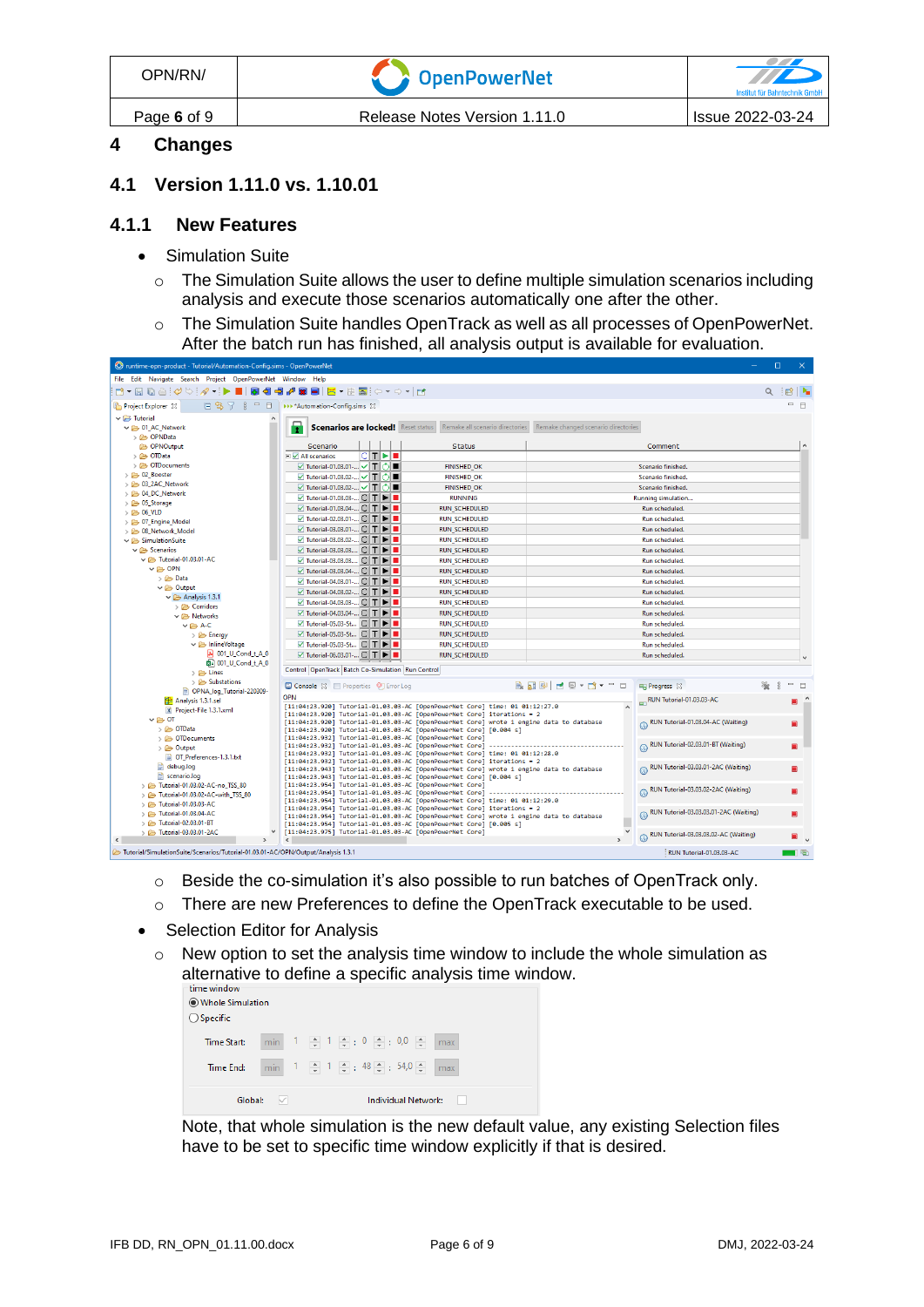# **4.1.2 Enhancements**

- GUI
	- $\circ$  The server will react much faster on the GUI stop button now. Any running timestep calculation will be cancelled and the simulation database entries will be finished to get database results that can be used for analysis. Any further OpenTrack request will be abandoned and an error message will be sent back to OpenTrack to stop the simulation there.
	- o Update link to EGit update site.
	- $\circ$  Set time step to 0.5s while Selection Editor is in offline editing mode.
- Server
	- o Degrade most errors, that did not abort the simulation, to warnings to reduce the number of error types. This will also help to get consistent behaviour with Simulation Suite and manual execution. Furthermore, fix some issues that occurred while aborting a simulation.
	- $\circ$  For the timesteps between first train request and start of simulation scope there will be a status printout now.
	- $\circ$  There will be an info message now every 5 seconds if the calculations take a while.
- Analysis
	- $\circ$  Output for magnetic field: Shorten output file names to save some characters regarding problems with long path.
- User Manual
	- o Complete makeover to improve usability.

#### **4.1.3 Changes**

• Default working directory is now subfolder ".workingDir" within the workspace.

# **4.1.4 Bugfixes**

- GUI
	- $\circ$  Selection Editor "Start Analysis" button is now disabled in offline editing mode.
	- o Fix Prepared Excel File Voltmeter Diagram U=f(t).
- Server
	- o Fix engine number in some messages, which had an offset of 1.
	- $\circ$  Server should now finish a simulation properly on stop/exit request if it is actually waiting for the next request from OpenTrack. The process will not end until OpenTrack closes the SOAP connection though.
- User Manual
	- $\circ$  Fix running rail model parameter in all Tutorials with AC traction power supply system.

#### **4.1.5 OpenTrack**

o Version updated to 1.10.4 (2021-12-28).

.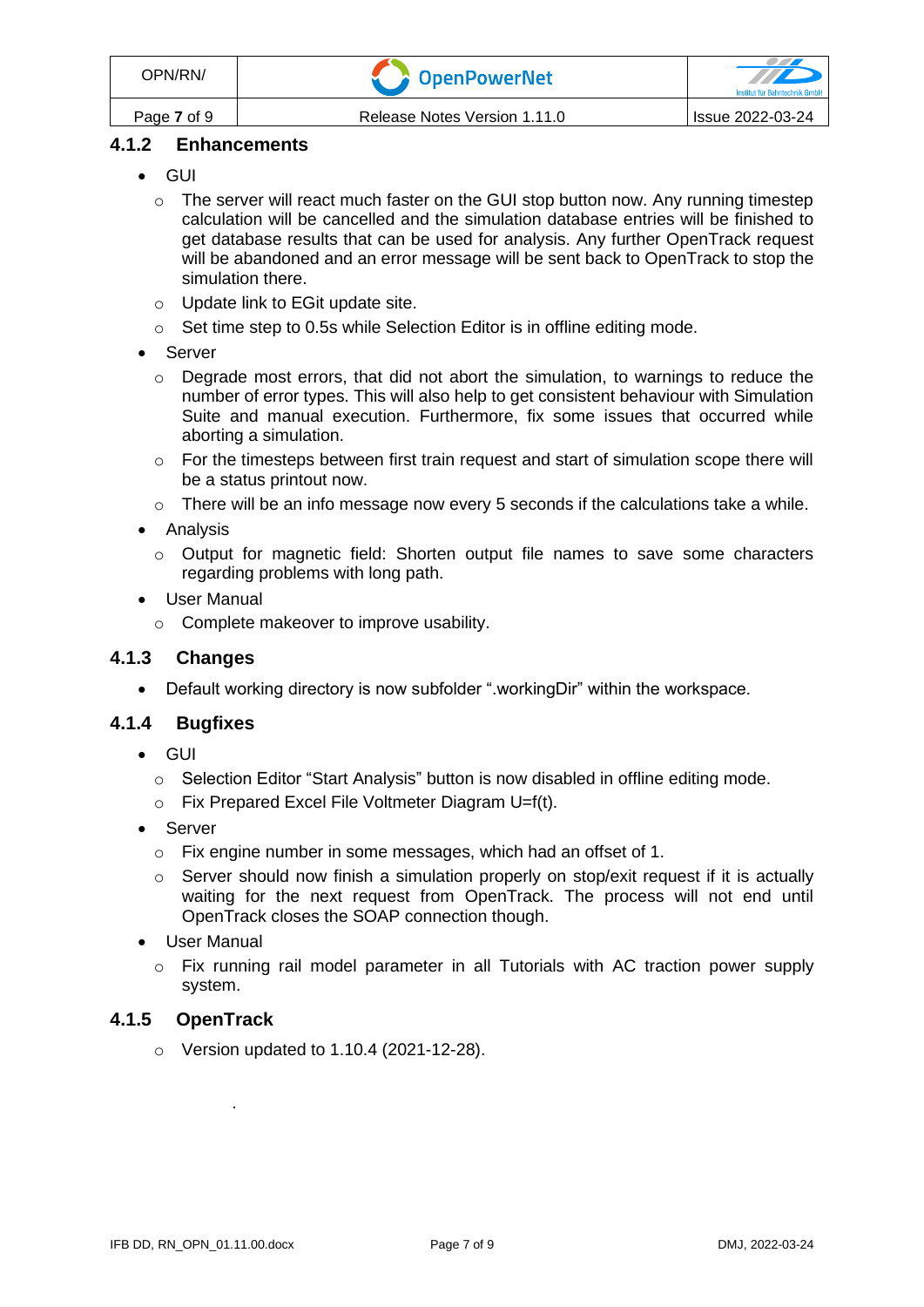| OPN/RN/     | <b>Component Component Component</b> | Institut für Bahntechnik Gmbl |
|-------------|--------------------------------------|-------------------------------|
| Page 8 of 9 | Release Notes Version 1.11.0         | <b>Issue 2022-03-24</b>       |

# **5 Known restrictions**

OpenPowerNet is tested with OpenTrack version 1.10.4 (2021-12-28) and should only be used with this version.

OpenPowerNet is a single user application. It is not tested to use the same database for multiple users at the same time.

# **6 Version of corresponding documentation**

The following table lists the version of the documents related to OpenPowerNet 1.11.0.

| <b>Document</b>          | <b>Version</b> |
|--------------------------|----------------|
| Installation Instruction | 1.11.0         |
| <b>User Manual</b>       | 1.11.0         |